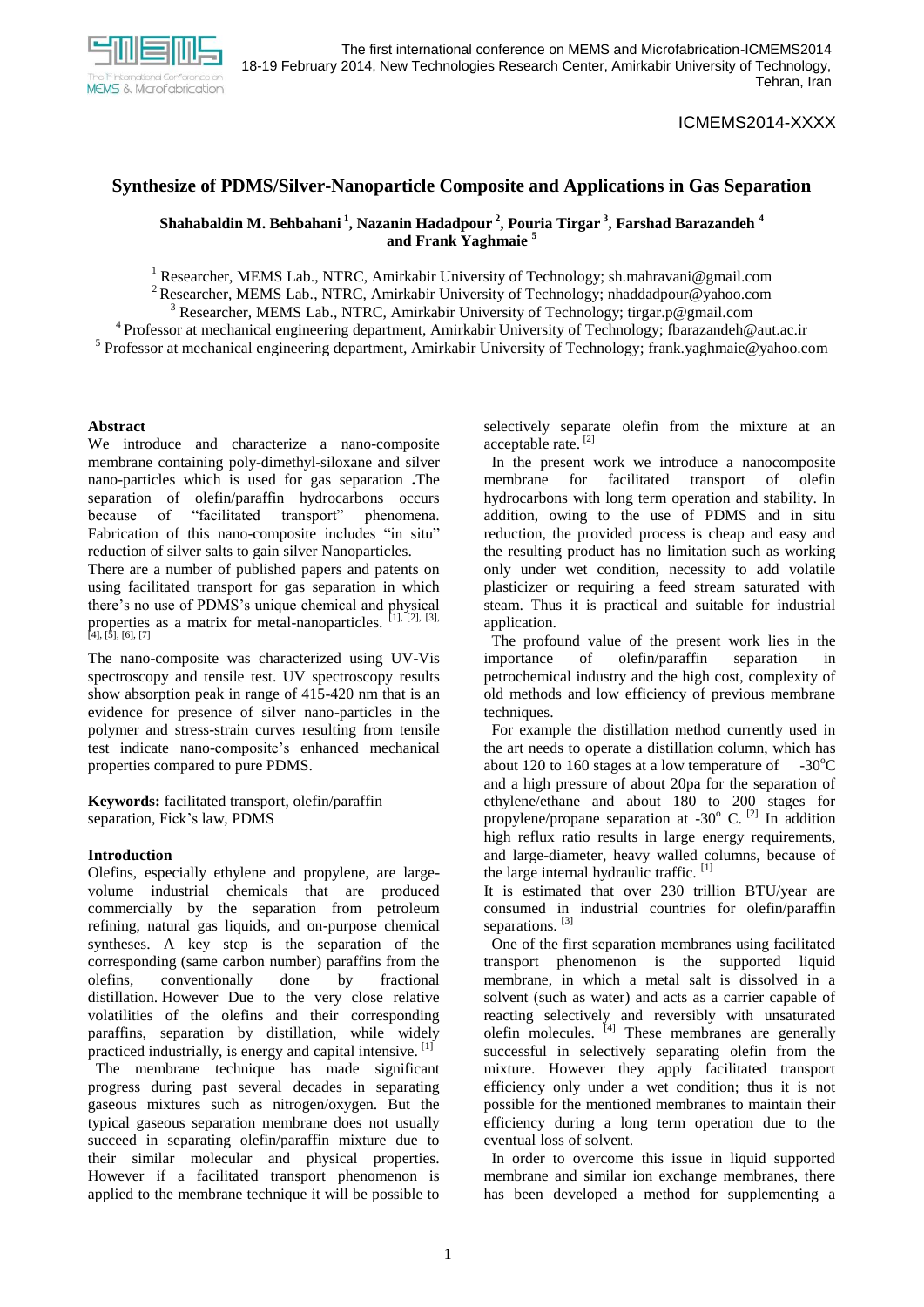solvent periodically in order to keep the membrane at a constant wet condition; however it is impossible to apply such methods in a practiced manner and the membranes are typically unstable.

 Attempts have been made to develop processes for fabrication of water-free membranes utilizing facilitated transport. [5],[6],[7] For example Kraus et al. worked on processing a water-free immobilized liquid membrane for facilitated transport of unsaturated hydrocarbons. [8] However the selectivity of their product for a dry ethylene/ethane mixture is too low (about 10) for practical use; furthermore the plasticizer of polymer becomes lost with time and the membrane shows no selectivity. On the other hand, Pinnau et al. have developed a solid polymer electrolyte membrane containing a carrier complex in the form of an ionic metal salt which is solved not in water but in a solid polymer. [9] The resulting membrane shows a high initial selectivity (50 or more) but the selectivity decreases over time due to the tendency of Ag ions to be reduced and agglomerated. Furthermore chemically unstable silver ions easily react with sulfur-containing compounds, acetylene or hydrogen gas which exist in a dry hydrocarbon gas mixture.

 In recent years Char and coworkers synthesized a silver nanoparticle/polymer nanocomposite membrane. [2] The membrane separates olefin/paraffin mixture using facilitated transport; but instead of using Ag ions, silver neutral nanoparticles are used as carriers. To prevent nanoparticles from self assembling, they are coated with a coating agent prior to being solved in polymer solution. The resulting membrane has excellent long term operation characteristics and good stability. We used the concept of nanocomposite membrane, combined with in situ method to produce the present membrane.

 Since PDMS is an inert and easy to fabricate rubbery polymer the process is simple, highly reproducible and practical for industrial applications.

 Separation of olefin/paraffin hydrocarbons using resulting nanocomposite has the potential to be used as an alternative to distillation method of separation and the replacement of traditional cryogenic methods with membrane based separations can dramatically cut costs.

#### **Theory**

The total diffusion of olefin molecules through nanocomposite membrane is modeled with combination of two different mechanisms. [10]

The first mechanism is diffusion in accordance to Fick's first law:

$$
J = \overline{P} \times \frac{\Delta P}{l}
$$

Where J is the rate of diffusion,  $\overline{P}$  is permeability and is defined as the product of diffusivity and solubility constants,  $\Delta F$  is pressure applied and is thickness of the membrane.  $\left[1\right]$ <sup>[11]</sup> Permeability is mainly a function of molecular size and physical properties. This transport method is applied to both olefin and paraffin and the permeability for the two is almost the same.

 The other predominant diffusion mechanism is facilitated transport in which carriers act only with reactive species (olefins). Nanoparticles near the membrane surface form unstable chemical bonds with olefins and they will then pass these molecules to other nanoparticle sites. The advantage of facilitated transport is that both permeability and selectivity (ratio of olefin/paraffin permeabilities) can be increased.



Figure1: Diffusion mechanisms in nanocomposite membrane

#### **Experimental Part**

PDMS or Poly-Dimethyl-Siloxane is used for over three decades. From its inception, its capability as an easily formed elastomer is demonstrated as a material of choice for experimentalists. PDMS is used in a variety of applications, including, material, medical, mechanical and microfluidics to mention a few.

PDMS is formed by mixing certain quantity of two part starting material, usually referred to as Part-I and Part-II. The two parts when mixed, out-gassed and annealed, within 60 minutes produce a highly transparent film, normally referred to as PDMS.

The novelty of this work is the addition of silver salt to PDMS mixture before being cured and optimizing the performance of reducing agents in order to produce a nano-composite consisting of silver nanoparticles as hardener. Furthermore attempts have been made to maximize the percentage of nanoparticles in mixture in order to for facilitated transport phenomena to occur.

Result of experimental work was a nano-composite having 0.6 % wt silver nanoparticle and young modulus of more than four times the pure PDMS. UVspectroscopy results confirmed the formation of silver nano-particles with dimensions less than 100nm.

#### **Conclusion**

The concept of using metal nanoparticles in polymers especially PDMS- adding antibacterial, strengthening or optical properties to resulting composites was a great field of research for material scientists in recent years. In this work, effects of adding silver nano-particles were investigated. Silver as a nobel metal has chemical